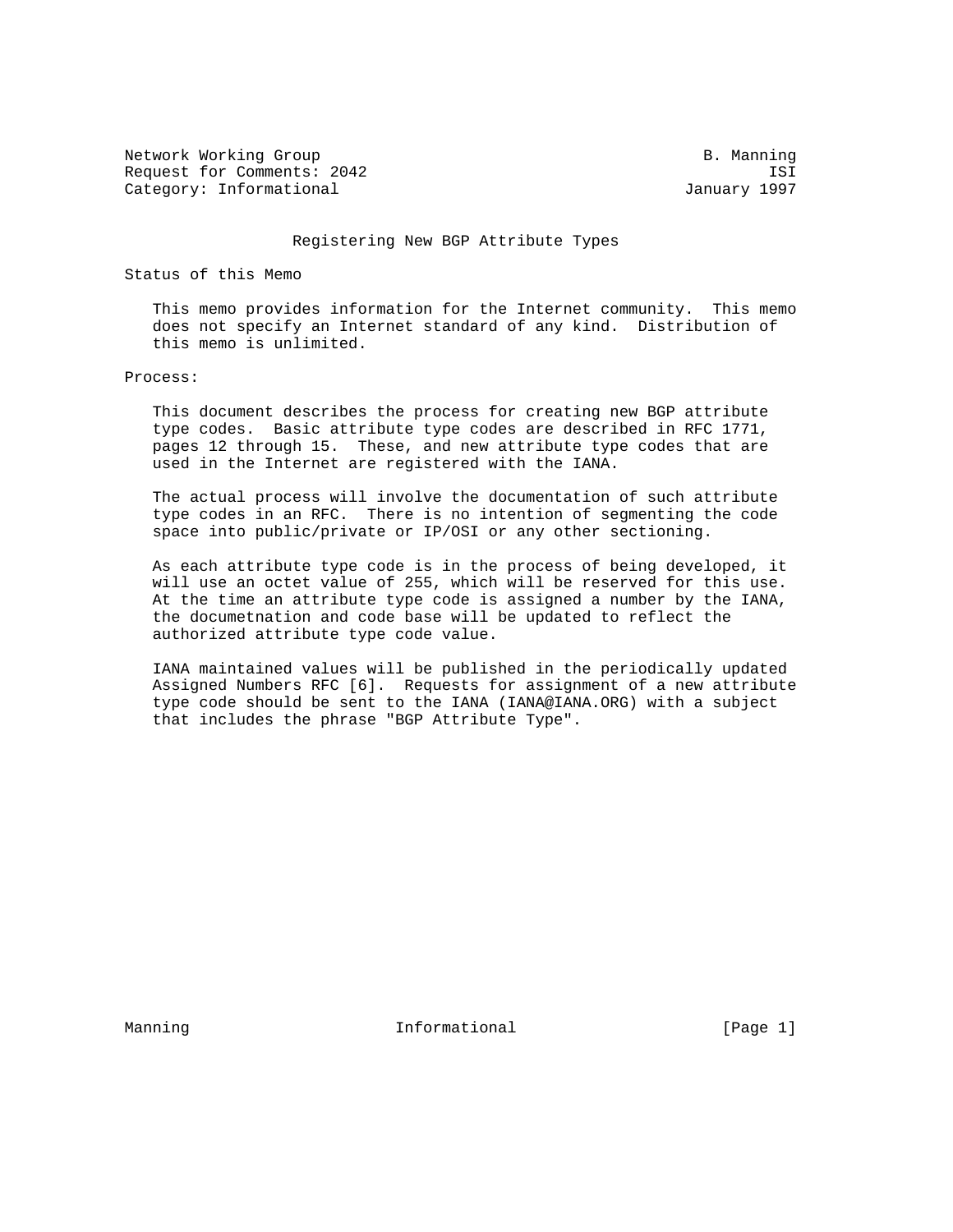Currently in use attribute type codes are listed below:

| Value    | Code                     | Reference |
|----------|--------------------------|-----------|
| 1        | ORIGIN                   | [1]       |
| 2        | AS PATH                  | [1]       |
| 3        | NEXT HOP                 | '1]       |
| 4        | MULTI EXIT DISC          | [1]       |
| 5        | LOCAL PREF               | ี 1 1     |
| 6        | ATOMIC AGGREGATE         | ์ 1 1     |
| 7        | AGGREGATOR               | '1]       |
| 8        | COMMUNITY                | [2]       |
| 9        | ORIGINATOR ID            | $[3]$     |
| 10       | CLUSTER LIST             | [3]       |
| 11       | <b>DPA</b>               | [4]       |
| 12       | ADVERTISER               | [5]       |
| 13       | RCID PATH / CLUSTER ID   | [5]       |
| .<br>255 | reserved for development |           |

Security Considerations

Security issues are not discussed in this memo.

## References

- [1] Rekhter, Y., and Li, T., "A Border Gateway Protocol 4 (BGP-4)", RFC 1771, March 1995.
- [2] Chandra, R., Traina, P., and T. Li, "BGP Communities Attribute", RFC 1997, August 1996.
- [3] Bates, T., Chandra, R, "BGP Route Reflection An alternative to full mesh IBGP", RFC 1998, June 1996.
- [4] Chen, E., Bates, T., "Destination Preference Attribute for BGP", Work in progress, March 1996.
- [5] Haskin, D., "A BGP/IDRP Route Server alternative to a full mesh routing", RFC 1863, October 1995.
- [6] Reynolds, J., and J. Postel, "Assigned Numbers", STD 2, RFC 1700, ISI, October 1994.

Manning **Informational Informational** [Page 2]